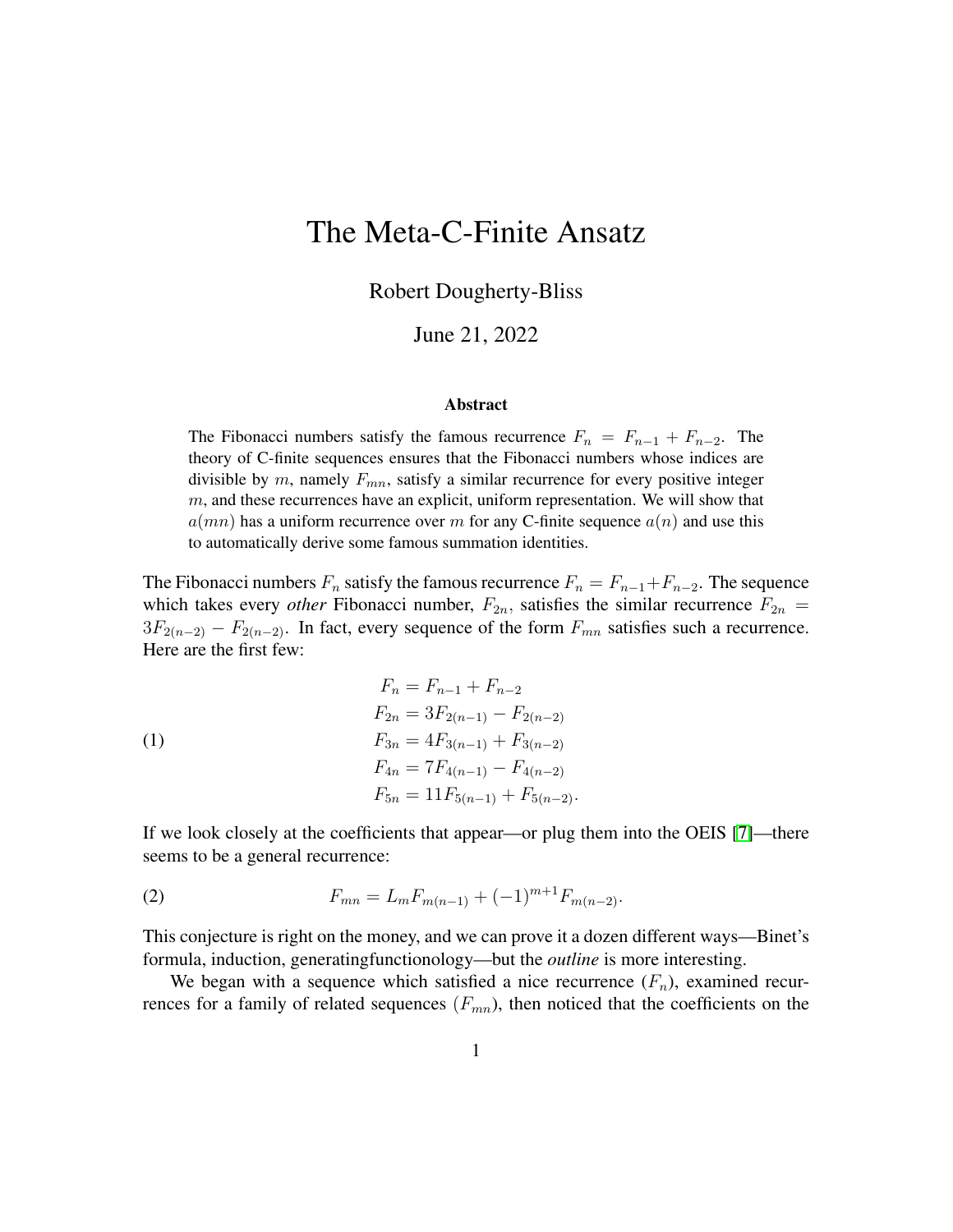recurrences satisfied a *meta pattern* (equation [\(2\)](#page-0-0)). This outline holds for any sequence which satisfies a linear recurrence relation with constant coefficients. Such sequences are called *C-finite* [\[8,](#page-10-1) [4\]](#page-10-2).

The remainder of the paper is organized as follows. Section [1](#page-1-0) gives a brief overview of C-finite sequences, Section [2](#page-2-0) proves that an analogue of [\(2\)](#page-0-0) holds for any C-finite sequence, Section [4](#page-6-0) shows that a similar property holds for products of C-finite sequences, and Section [3](#page-5-0) applies some of our results to produce infinite families of summation identities.

#### <span id="page-1-0"></span>1 The C-finite ansatz

The theory of C-finite sequences is beautifully laid out in [\[4\]](#page-10-2) and [\[8\]](#page-10-1). What follows is a brief description of the principle results. For simplicity, assume that everything we do is over an algebraically closed field such as the complex numbers.

Given a sequence  $a(n)$ , let N be the shift operator defined by

$$
Na(n) = a(n+1).
$$

We say that  $a(n)$  is *C*-finite if and only if there exists a polynomial  $p(x)$  such that  $p(N)a(n) =$ 0 for all  $n \ge 0$ . We say that  $p(x)$  *annihilates*  $a(n)$ . For example,  $x^2 - x - 1$  annihilates the Fibonacci sequence  $F(n)$  and  $x - 2$  annihilates the exponential sequence  $2^n$ . The set of all polynomials which annihilate a fixed  $a(n)$  is an ideal. The generator of this ideal is the *characteristic polynomial* of  $a(n)$ , and we call its degree the degree (or order) of  $a(n)$ .

Every C-finite sequence has a closed-form expression as a sum of polynomials times exponential sequences. More specifically,

$$
a(n) = \sum_{k=1}^{m} f_k(n) r_k^n,
$$

where  $r_1, r_2, \ldots, r_m$  are the distinct roots of the characteristic equation of  $a(n)$  and  $f_k(n)$ is a polynomial in n with degree less than or equal to the multiplicity of the root  $r_k$ . We call these formulas *Binet-type formulas* after Binet's famous formula for the Fibonacci numbers. For example,  $(x-2)^2$  is an annihilating polynomial of any sequence  $a(n)$  which satisfies the recurrence  $a(n+2) = 4a(n+1)-4a(n)$ , and this implies  $a(n) = (\alpha + \beta n)2^n$ for some constants  $\alpha$  and  $\beta$ .

We can go the other way and derive an annihilating polynomial from a closed form expression. A term of the form  $n^d r^n$  is annihilated by  $(x - r)^{d+1}$ , so for each exponential  $r^n$  in the closed form, look for the highest power  $n^d$  which is multiplied by  $r^n$  and write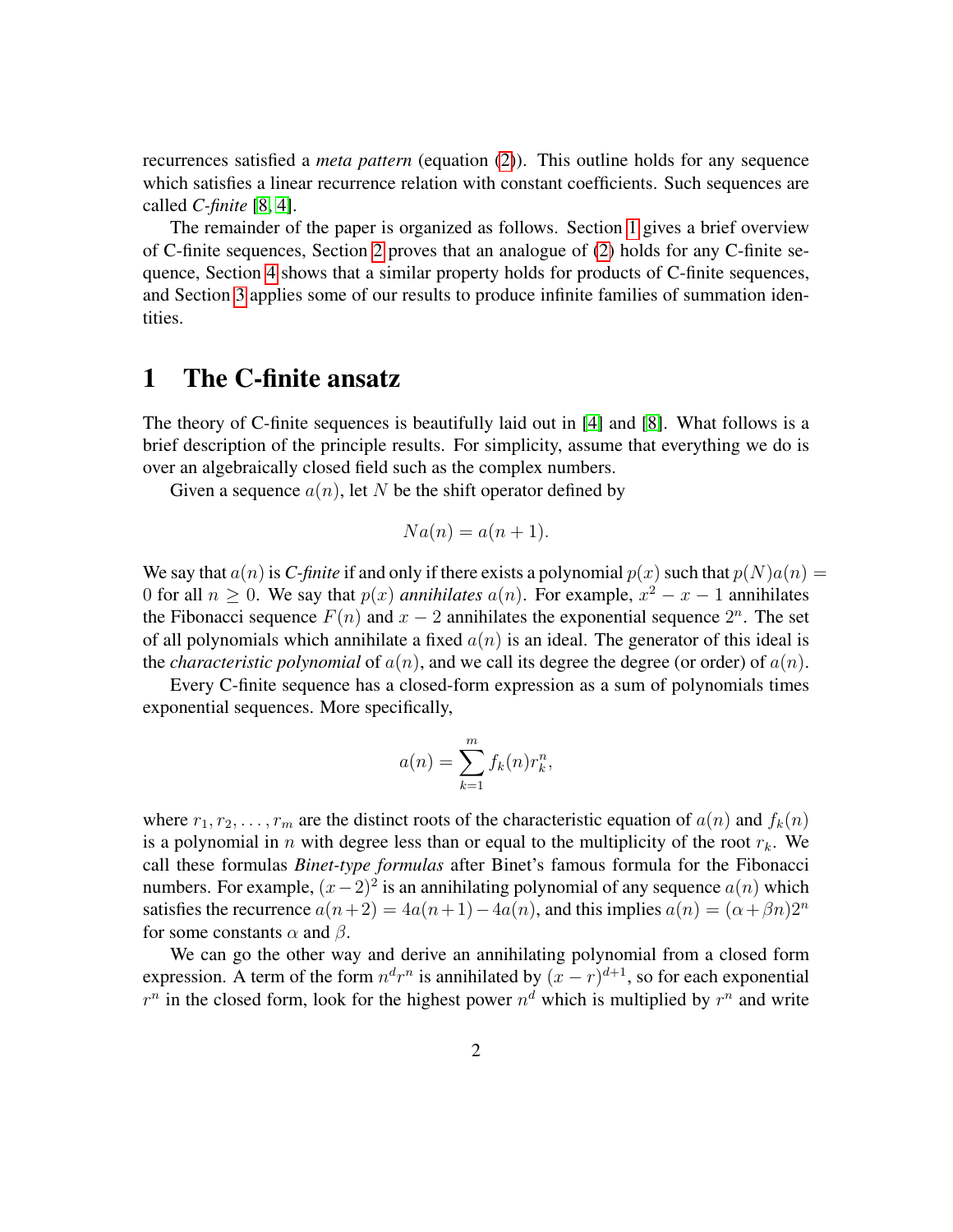down  $(x - r)^{d+1}$ . For example, the sequence  $a(n) = n3^n - \frac{n^2}{2} + 5^n$  is annihilated by  $(x-3)^2(x-1)^3(x-5)$ .

Finally, if  $a(n)$  and  $b(n)$  are two C-finite sequences, then so are the following:

$$
a(n)b(n) \qquad a(n) \pm b(n) \qquad \sum_{k=0}^{n} a(k)b(n-k).
$$

C-finite sequences are a special subclass of *holonomic sequences*, sequences which satisfy a linear recurrence with *polynomial coefficients* [\[3\]](#page-10-3). Holonomic sequences satisfy very similar properties, but do not have the readily computable closed forms which we need here.

#### <span id="page-2-0"></span>2 Uniform recurrences

First up, we will prove the analogue of [\(2\)](#page-0-0) for arbitrary C-finite sequences.

<span id="page-2-1"></span>**Proposition 1** If  $a(n)$  is a C-finite sequence of order d, then  $n \mapsto a(nm)$  satisfies a recurrence of the form

(3) 
$$
a(nm) = \sum_{k=1}^{d} c_k(m)a((n-k)m),
$$

where  $c_k(m)$  is C-finite with respect to m and has order at most  $\binom{d}{k}$  $k$ ). The sequence  $c_1(m)$ always satisfies the same recurrence as  $a(n)$  itself, and  $c_d(k) = \omega^k$ , where  $\omega$  is  $(-1)^d$ times the constant coefficient of the characteristic polynomial of  $a(n)$ .

The following proof is constructive given the roots of the characteristic polynomial of  $a(n)$ , but [\[1\]](#page-10-4) gives formulas for  $c_k(m)$  in terms of partial Bell polynomials without reference to the roots.

**Proof** The Binet-type formula for  $a(n)$  is a linear combination of terms of the form  $n^i r^n$  where i is a nonnegative integer and r is a root of the characteristic polynomial of  $a(n)$ . Thus, the Binet-type formula for  $a(nm)$  is a linear combination of terms of the form  $(nm)^{i}r^{nm}$ , which is equivalently a linear combination of terms of the form  $n^{i}(r^{m})^{n}$ . The only thing that has changed is the exponential terms themselves, so if

$$
\prod_{k=1}^d (x - r_k)
$$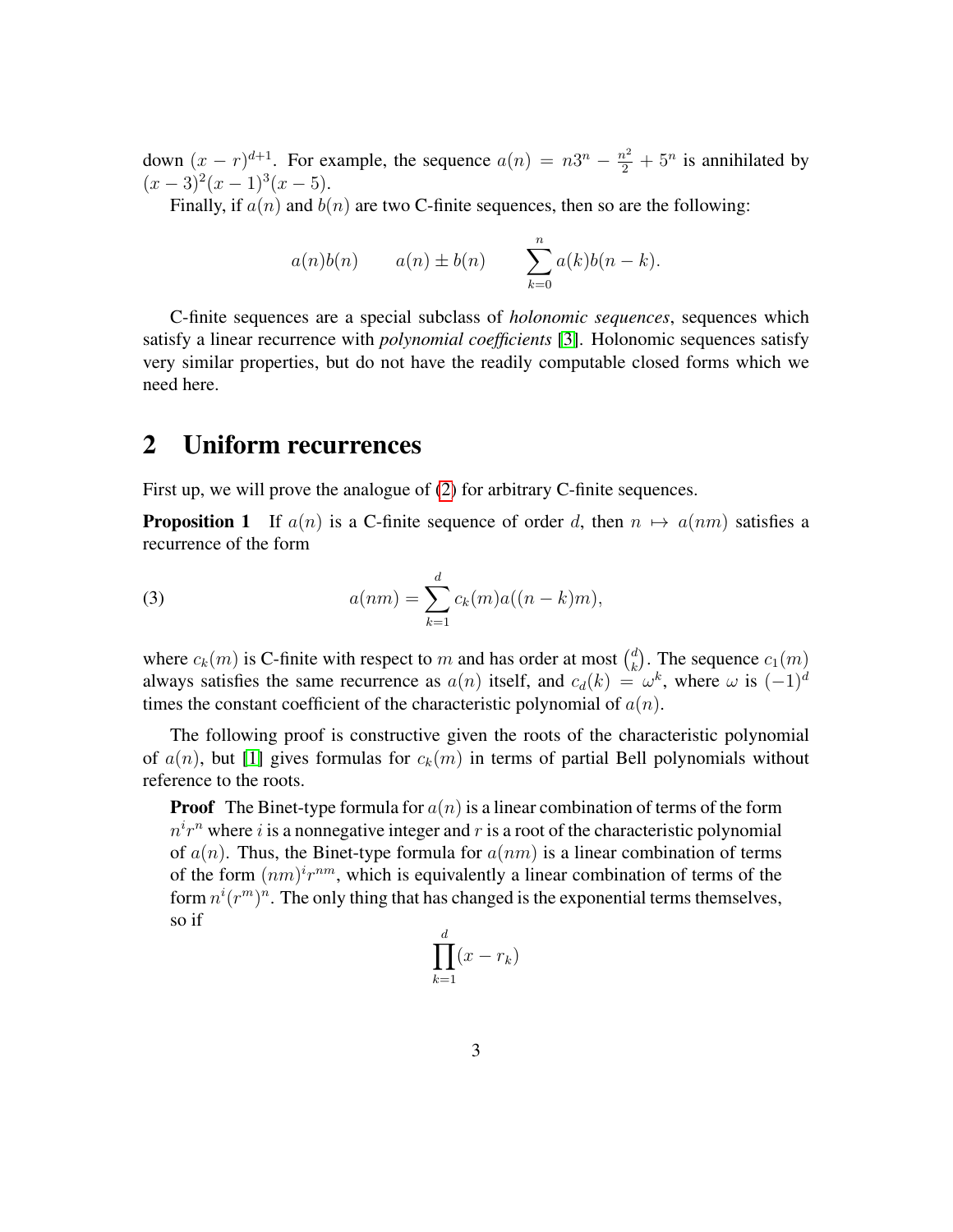is the characteristic polynomial of  $a(n)$  with possibly repeated roots  $r_1, \ldots, r_d$ , then

<span id="page-3-0"></span>
$$
(4) \qquad \prod_{k=1}^d (x - r_k^m).
$$

annihilates  $n \mapsto a(nm)$ . From the elementary theory of polynomials, the coeffi-cients of [\(4\)](#page-3-0) are elementary symmetric functions of the roots  $r_k^m$ . C-finite sequences are closed under multiplication and addition, so the coefficients of the polynomial are C-finite with respect to m.

To obtain the degree bound, recall that the coefficient on  $x^{d-i}$  in [\(4\)](#page-3-0) equals  $(-1)^{i}e_i(r_1^m,\ldots,r_d^m)$ , where  $e_i(r_1^m,\ldots,r_d^m)$  is the sum of all products of i distinct  $r_k^m$ . Each of these products is of the form  $\alpha^m$  for some constant  $\alpha$ . The number of such terms is an upper bound on the degree of the sequence with respect to  $m$ , and there are exactly  $\binom{d}{i}$  $\binom{d}{i}$  of them.

Finally, note that the coefficient on  $x^{d-1}$  is precisely the sum  $\sum_{k} r_k^m$ , which is annihilated by the characteristic polynomial of  $a(n)$  itself, and the coefficient on  $x^{d-d}$  is precisely the product  $(r_1r_2 \ldots r_d)$  $m$ .

**Example: Perrin numbers** The Perrin numbers  $P(n)$  are a third-order C-finite sequence defined by

$$
P(0) = 0 \quad P(1) = 0 \quad P(2) = 2
$$

$$
P(n+3) = P(n+1) + P(n).
$$

They are sometimes called the "skipponaci" numbers. They satisfy the interesting property that p divides  $P(p)$  for every prime p. Tracing through the above proof reveals the metarecurrence

<span id="page-3-1"></span>(5) 
$$
P(mn) = P(m)P(m(n-1)) + c(m)P(m(n-2)) + P(m(n-3)),
$$

where  $c(m)$  is A078712 in the OEIS.

**Example: General second-order** Let  $a(n)$  be annihilated by  $(x-r_1)(x-r_2)$  for distinct reals  $r_1$  and  $r_2$ . The proof of Proposition [1](#page-2-1) shows that  $n \mapsto a(mn)$  is annihilated by

$$
(x - r_1^m)(x - r_2^m) = x^2 - (r_1^m + r_2^m)x + (r_1r_2)^m.
$$

In particular, if  $r_1$  and  $r_2$  are the golden ratio and its conjugate, respectively, then  $r_1^m + r_2^m =$  $L_m$  is the mth Lucas number, and  $r_1r_2 = -1$ . This recovers [\(1\)](#page-0-1).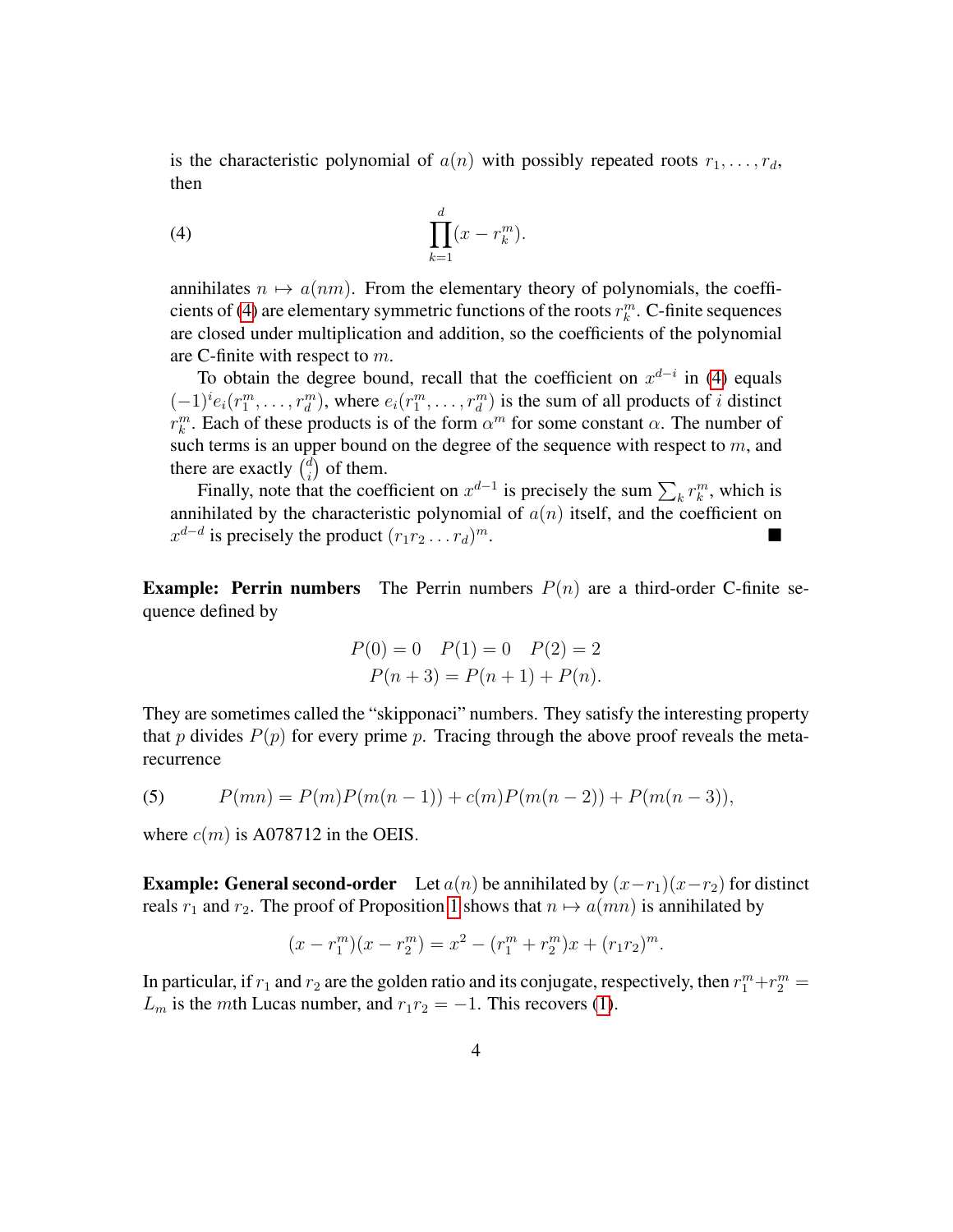**Example: Square Fibonacci** The square Fibonacci numbers  $F_n^2$  are also C-finite. Going through the steps of the above proof and consulting the OEIS reveals the following general identity:

<span id="page-4-0"></span>(6) 
$$
F_{mn}^2 = (5F_m^2 + 3(-1)^m)(F_{m(n-1)}^2 - (-1)^m F_{m(n-2)}^2) + (-1)^m F_{m(n-3)}^2.
$$

**Example: Tribonacci** Consider the sequence  $T_n$  defined by

$$
T_0 = 0 \quad T_1 = 0 \quad T_2 = 1
$$
  

$$
T_n = T_{n-1} + T_{n-2} + T_{n-3}.
$$

The family of sequences  $n \mapsto T_{nm}$  satisfy the following recurrences:

$$
T_n = T_{n-1} + T_{n-2} + T_{n-3}
$$
  
\n
$$
T_{2n} = 3T_{2(n-1)} + T_{2(n-2)} + T_{2(n-3)}
$$
  
\n
$$
T_{3n} = 7T_{3(n-1)} - 5T_{3(n-2)} + T_{3(n-3)}
$$
  
\n
$$
T_{4n} = 11T_{4(n-1)} + 5T_{4(n-2)} + T_{4(n-3)}
$$
  
\n
$$
T_{5n} = 21T_{5(n-1)} + T_{5(n-2)} + T_{5(n-3)}
$$
  
\n
$$
T_{6n} = 39T_{6(n-1)} - 11T_{6(n-2)} + T_{6(n-3)}.
$$

In general,

$$
T_{nm} = c_1(m)T_{(n-1)m} + c_2(m)T_{(n-1)m} + T_{(n-2)m},
$$

where

and

$$
c_1(m) = c_1(m-1) + c_1(m-2) + c_1(m-3)
$$

 $c_1(1) = 1$   $c_1(2) = 3$   $c_1(3) = 7$ 

$$
c_2(1) = 1 \quad c_1(2) = 1 \quad c_1(3) = -5
$$
  

$$
c_2(m) = -c_2(m-1) - c_2(m-2) + c_2(m-3).
$$

The sequences  $c_k(m)$  were found via guessing. However, Proposition [1](#page-2-1) establishes that these sequences *are* C-finite, and so proving our guess requires that we check only finitely many terms. In this case we must check no more than double the maximum degree, which is 6 terms. We have produced just enough examples above to constitute a proof.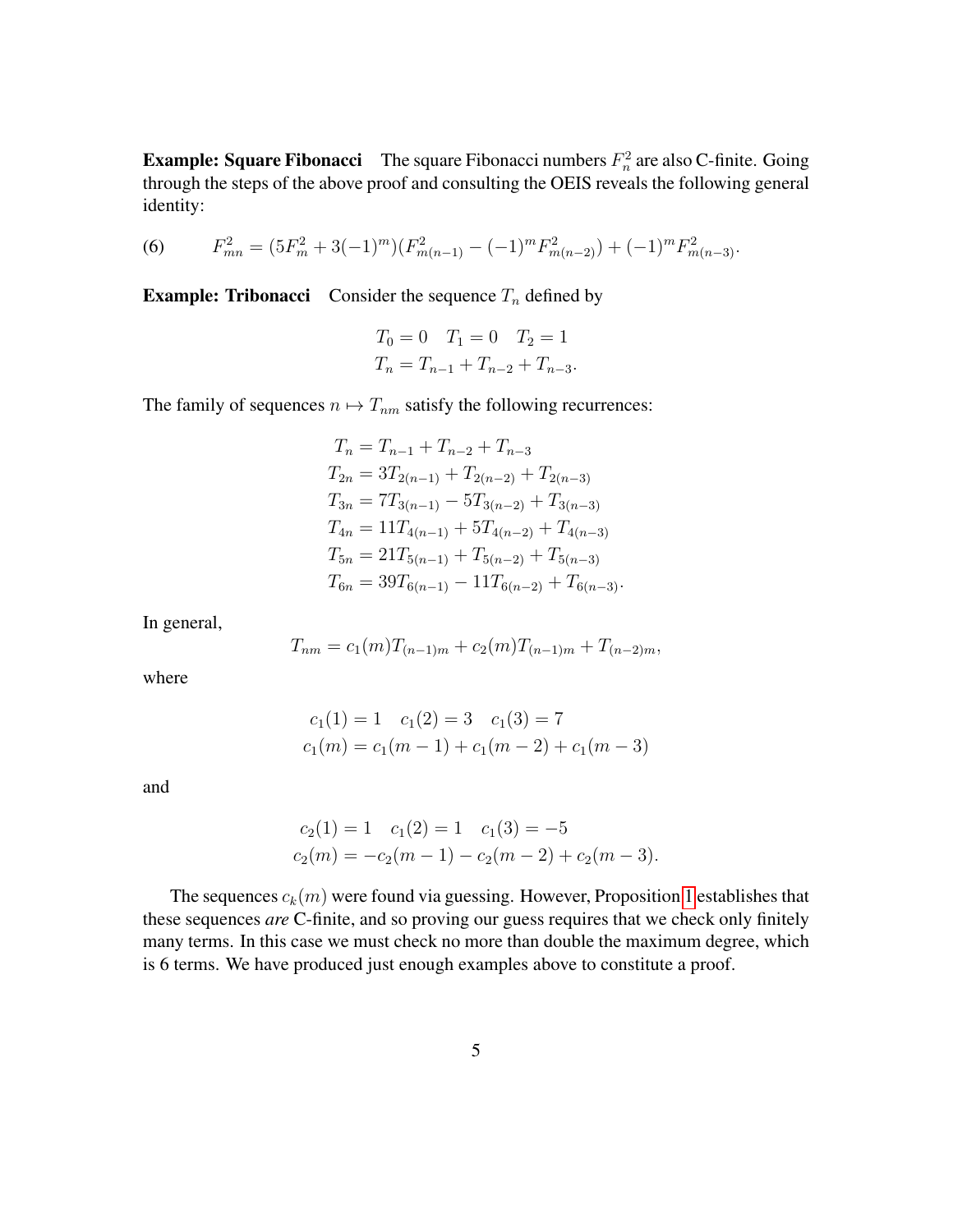#### <span id="page-5-0"></span>3 Uniform sums

The Fibonacci numbers satisfy the famous summation identity

(7) 
$$
\sum_{k=0}^{n} F_k = F_{n+2} - 1.
$$

There are as many ways to prove this identity as there are articles devoted to evaluating related Fibonacci sums [\[5,](#page-10-5) [6,](#page-10-6) [2\]](#page-10-7), but the most useful method at this juncture is the following method outlined in [\[4\]](#page-10-2). The annihilating polynomial of  $F_n$  can be written as

<span id="page-5-1"></span>
$$
x^2 - x - 1 = (x - 1)x - 1.
$$

Applying this to  $F_n$  shows that  $F_n = (x - 1)F_{n+1} = F_{n+2} - F_{n+1}$ . If we sum over n, then the right-hand side telescopes and we recover [\(7\)](#page-5-1). In general, if  $p(x)$  annihilates  $a(n)$  and  $p(1) \neq 0$ , then we can write  $p(x) = (x - 1)q(x) + p(1)$  for some easilycomputable polynomial  $q(x)$ . Applying this to  $a(n)$  shows that  $a(n) = (x - 1)b(n)$  where  $b(n) = -q(x)a(n)/p(1)$ . Summing over *n* yields

$$
\sum_{0 \le k < n} a(k) = b(n) - b(0).
$$

From this idea, the uniform recurrences we have derived for sequences of the form  $n \mapsto$  $a(mn)$  and  $n \mapsto a(ni)a(nj)$  will help us discover uniform summation identities.

Here is one such identity for the Perrin numbers, using [\(5\)](#page-3-1).

**Proposition 2** The Perrin numbers  $P(n)$  satisfy

$$
\sum_{0 \le k < n} P(mn) = \frac{(P(n) - 3)(1 - P(m) - c(m)) + P(n+1)(1 - P(m)) + P(n+2) - 2}{P(m) + c(m)},
$$

where  $c(m)$  is A078712 in the OEIS.

Using [\(6\)](#page-4-0), we can quickly rediscover the following infinite family of sums for the square of the Fibonacci numbers.

<span id="page-5-2"></span>**Proposition 3** If m is odd, then

$$
\sum_{0\leq k < n} F_{mk}^2 = \frac{F_{mn} F_{m(n-1)}}{L_m}.
$$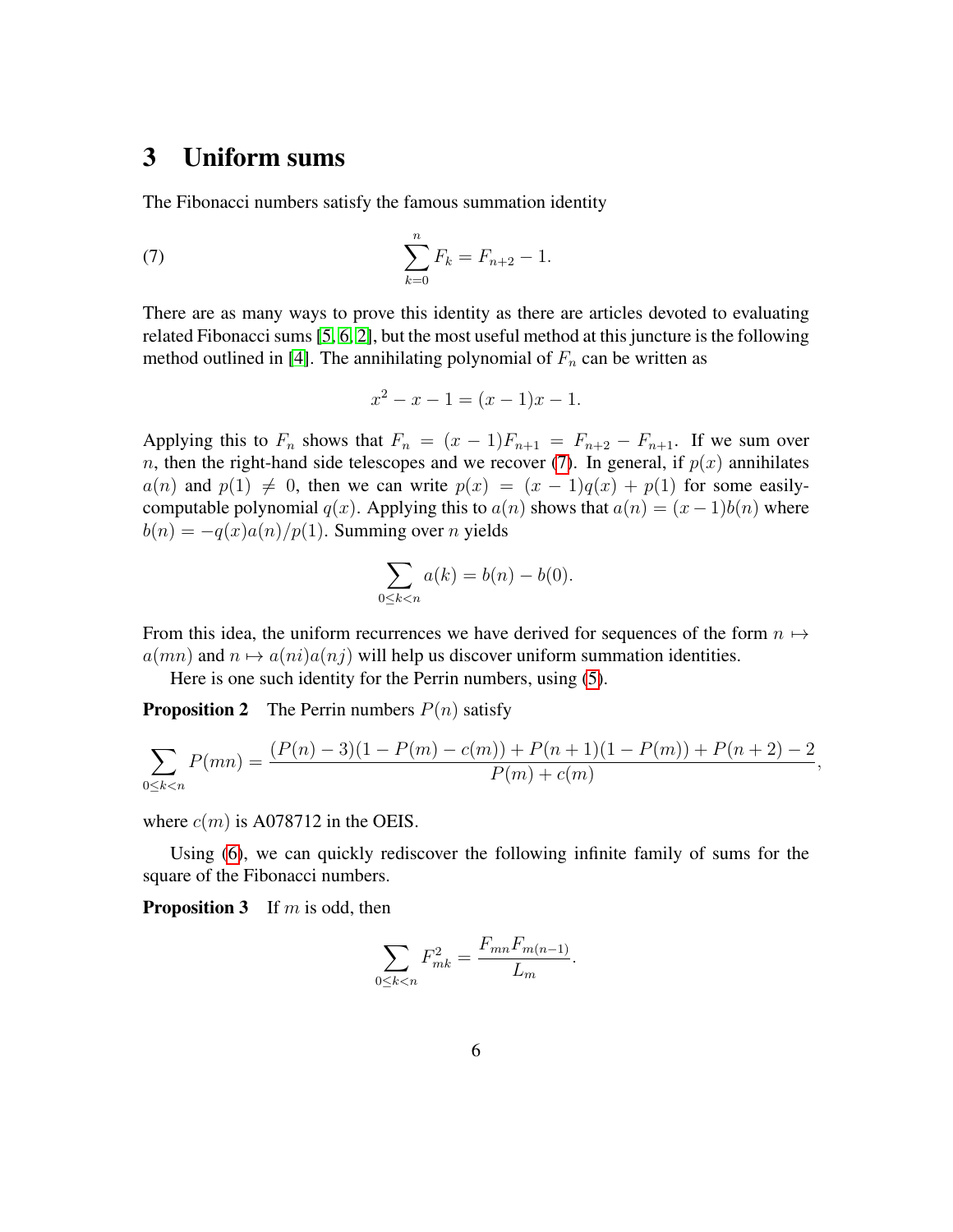**Proof** Using [\(6\)](#page-4-0), we obtain

$$
\sum_{0 \le k < n} F_{mk}^2 = \frac{F_{mn}^2 (7 - 10F_m^2) + (F_{m(n+1)}^2 - F_m^2)(4 - 5F_m^2) + F_{m(n+2)}^2 - F_{2m}^2}{10F_m^2 - 8}.
$$

This is far from the most economical representation. First, the numerator here contains  $(5F_m^2 - 4)F_m^2 - F_{2m}^2$ . It is easy to check that

(8) 
$$
(5F_m^2 - 4)F_m^2 - F_{2m}^2 = -8F_m^2\frac{(-1)^m + 1}{2},
$$

so the expression on the left vanishes when  $m$  is odd. We are down to

<span id="page-6-1"></span>
$$
\frac{F_{mn}^2(7 - 10F_m^2) + F_{m(n+1)}^2(4 - 5F_m^2) + F_{m(n+2)}^2}{10F_m^2 - 8}.
$$

Applying the general recurrence [\(1\)](#page-0-1) to  $F_{m(n+2)}$  and simplifying the result brings us to

$$
\frac{F_{mn}^2(8-10F_m^2)+F_{m(n+1)}^2((4-5F_m^2)+L_m^2)+2F_{mn}L_mF_{m(n+1)}}{10F_m^2-8}.
$$

When m is odd, the identity  $4 - 5F_m^2 + L_m^2 = 0$  follows from dividing [\(8\)](#page-6-1) by  $F_m^2$ and recalling that  $L_m = F_{2m}/F_m$ . Using this and simplifying gives

$$
\frac{F_{mn}(-L_m F_{mn} + F_{m(n+1)})}{L_m},
$$

and applying the general recurrence [\(1\)](#page-0-1) once more to  $F_{m(n+1)}$  gives us the final answer  $F_{mn}F_{m(n-1)}/L_m$ .

## <span id="page-6-0"></span>4 Uniform products

The proof of Proposition [1](#page-2-1) relied on little more than the identity  $r^{mn} = (r^m)^n$  and some structural facts about C-finite sequences. Unsurprisingly, these ideas apply to other settings. The below proposition shows how to apply the idea to prove that sequences of the form  $n \mapsto a(ni)a(nj)$  also satisfy meta C-finite recurrences.

**Proposition 4** If  $a(n)$  is C-finite of degree d whose characteristic polynomial has m distinct roots, then  $P_{i,j}(n) = a(ni)a(nj)$  satisfies a recurrence of the form

$$
P_{i,j}(n) = \sum_{k=1}^{m(2d-m)} c_k(i,j) P_{i,j}(n-k),
$$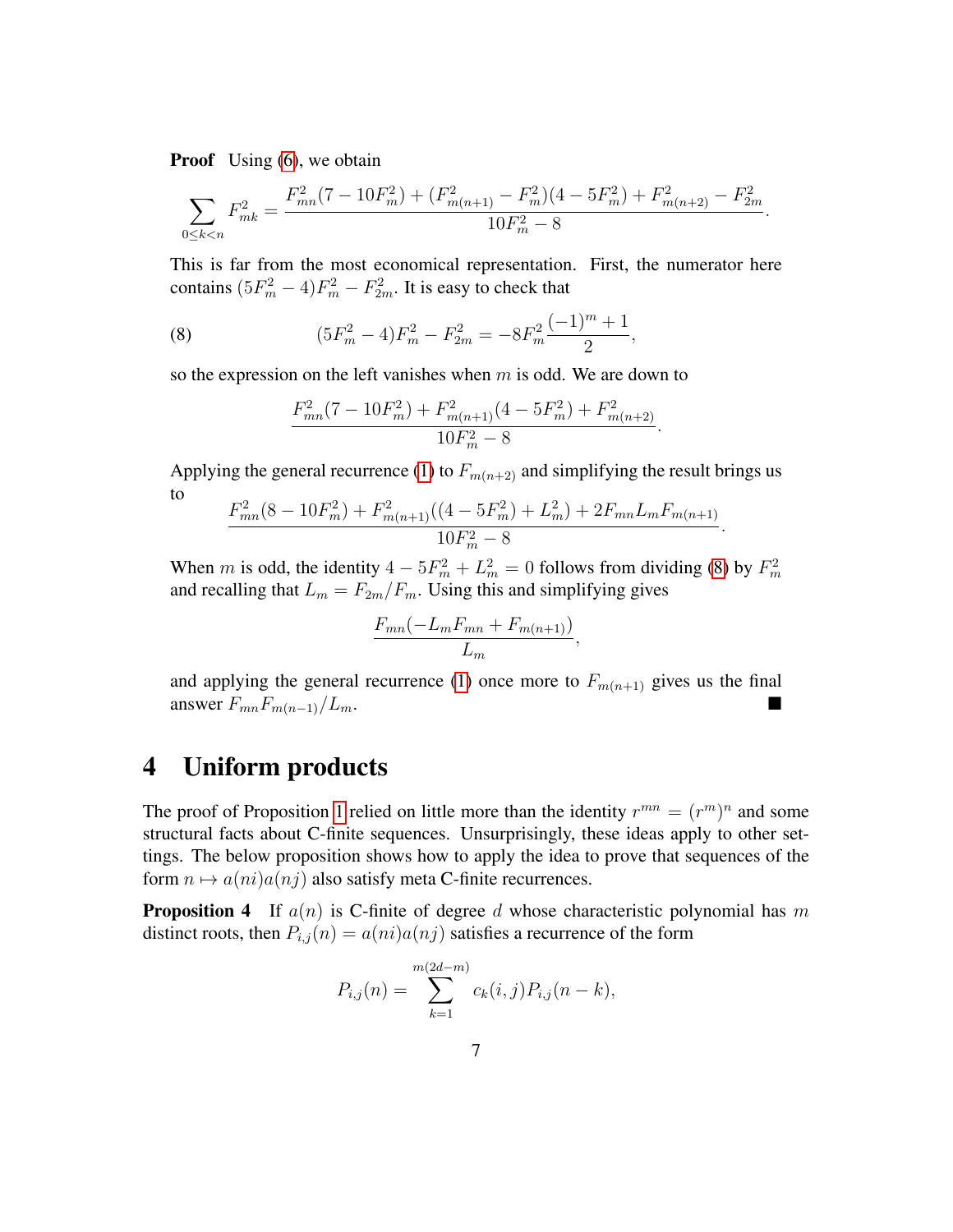where each  $c_k(i, j)$  is C-finite with respect to i and j and  $c_k(i, j) = c_k(j, i)$ . The sequence  $c_k(i, j)$  has order (with respect to i or j) no more than  $\binom{d}{k}$  $\binom{d}{k}$ .

**Proof** Write the characteristic polynomial of  $a(n)$  as  $\prod_{k=1}^{m} (x - r_k)^{d_k + 1}$  where the  $r_k$  are distinct and  $d_1 + d_2 + \cdots + d_m = d - m$ . Then,

$$
a(n) = \sum_{k=1}^{m} p_k(n) r_k^n,
$$

where  $p_k$  is a polynomial in n of degree  $d_k$  or less. Therefore

<span id="page-7-0"></span>
$$
P_{i,j}(n) = \sum_{1 \leq k, v \leq m} p_k(in)p_v(jn)(r_k^i r_v^j)^n.
$$

Immediately, we see that  $P_{i,j}(n)$  is annihilated by

(9) 
$$
\prod_{1 \le k, v \le m} (x - r_k^i r_v^j)^{d_k + d_v + 1},
$$

a polynomial of degree  $\sum_{k,v} (d_k + d_v + 1) = m(2d - m)$ . The coefficients of this polynomial are elementary symmetric polynomials in the variables  $\{r_k^i r_v^j\}_{1 \leq k, v \leq d}$ , and therefore C-finite with respect to  $i$  and  $j$  by the C-finite closure properties. The roots  $r_k^i r_v^j$  are symmetric in i and j, so the coefficient sequences are as well.

The coefficient on  $x^{D-k}$  is essentially the sum of all products of k distinct elements from  $\{r_k^i r_v^j\}_{1 \leq k, v \leq d}$ . As a sequence in *i* the  $r_v^j$  factors are irrelevant: The coefficient will be annihilated by the characteristic polynomial for the sum of all products of k distinct elements from  $\{r_k^i\}_{1 \leq k \leq d}$ . Each term of this latter sum is of the form  $\alpha^{i}$  for some constant  $\alpha$ , and there are no more than  $\binom{d}{k}$  $\binom{d}{k}$  distinct values of  $\alpha$ . Therefore  $c_k(i, j)$  has order no more than  $\binom{d}{k}$  ${k \choose k}$  with respect to i (and also j).

The previous proof can be slightly modified to produce a stronger statement. Namely, if we split the product [\(9\)](#page-7-0) into diagonal and off-diagonal terms, we get the following corollary.

Corollary 1 *Let* a(n) *be a C-finite sequence of degree* d *whose characteristic polynomial has* m distinct roots. Then  $n \mapsto a(ni)a(nj)$  is annihilated by a polynomial  $C_{i,j}(x)$  which *factors as*

(10) 
$$
C_{i,j}(x) = L_{i+j}(x)R_{i,j}(x),
$$

*where* deg  $L_{i+j} = 2d - m$  *and* deg  $R_{i,j} = (m-1)(2d - m)$ *. The coefficients of*  $L_{i+j}(x)$ *are C-finite sequences in*  $i + j$  *and the coefficients of*  $R_{i,j}(x)$  *are C-finite sequences which are symmetric in* i *and* j*.*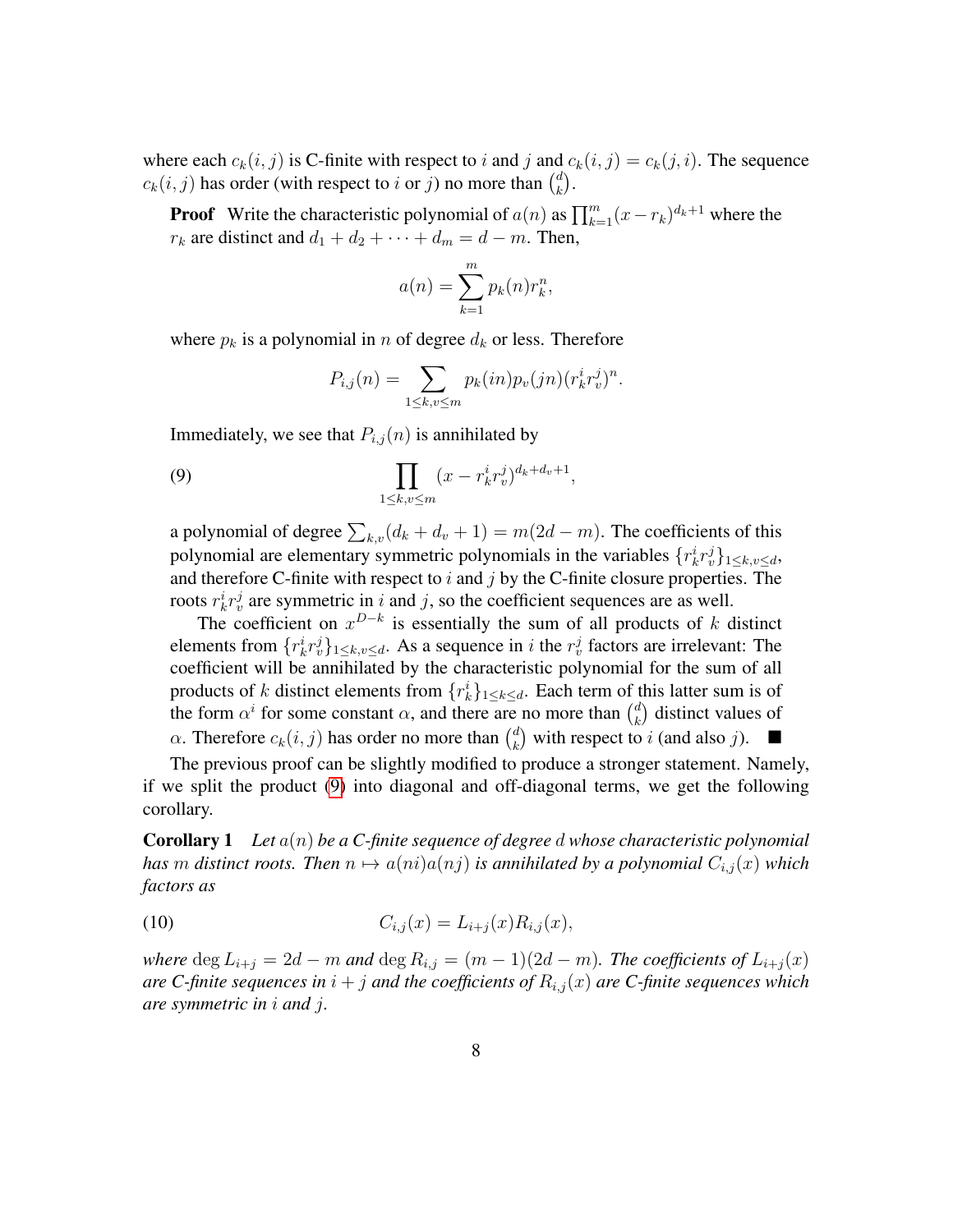There is one case of this corollary worth highlighting. Now that we know these annihilating polynomials with C-finite coefficients exist, we could find them by computing enough examples and guessing a pattern. However, if the degrees of  $L_{i+j}(x)$  and  $R_{i,j}(x)$ are the same, then it is not always clear which factor is  $L$  and which factor is  $R$  in a given example. This happens when  $2d-m = (m-1)(2d-m)$ . Since  $m \le d$ , the interesting solution is  $m = 2$ . Thus sequences with exactly two roots in their characteristic polynomial should be handled "manually." We will show one example.

**Example: Second-order annihilators** Let  $a(n)$  be a C-finite sequence annihilated by the quadratic  $(x - r_1)(x - r_2)$  where  $r_1 \neq r_2$ . Then  $n \mapsto a(ni)a(nj)$  is annihilated by

$$
(x^{2} - \mathcal{L}(i + j)x + (r_{1}r_{2})^{i+j})(x^{2} - (r_{1}r_{2})^{j}\mathcal{L}(i - j)x + (r_{1}r_{2})^{i+j})
$$

where  $\mathcal{L}(n) = r_1^n + r_2^n$ . If  $a(n) = F(n)$  equals the *n*th Fibonacci number, then  $\mathcal{L}(n) =$  $L(n)$  is the nth Lucas number,  $r_1r_2 = -1$ , and we obtain the annihilator

$$
(x^{2} - L(i + j)x + (-1)^{i+j})(x^{2} - (-1)^{j}L(i - j)x + (-1)^{i+j}).
$$

#### 5 Computer demo

This article is joined by a corresponding Maple package MetaCfinite. With MetaCfinite, nearly all the propositions described in this article can be explored and checked empirically.

Guessing uniform recurrences Suppose that we want to discover [\(1\)](#page-0-1) and the corresponding general pattern. The following Maple commands compute the five recurrences from  $(1)$ :

```
Fib := [0, 1], [1, 1]:
mSect(Fib, 1, 0); # [[0, 1], [1, 1]]
mSect(Fib, 2, 0); \# [[0, 1], [3, -1]]
mSect(Fib, 3, 0); # [[0, 2], [4, 1]]
mSect(Fib, 4, 0); \# [[0, 3], [7, -1]]
mSect(Fib, 5, 0); # [[0, 5], [11, 1]]
```
We are trying to guess the pattern followed by  $1, 3, 4, 7, 11$ , and  $1, -1, 1, -1, 1$ . The following command does this for us:

```
MetaMSect(Fib, 0); # [[[1, 3], [1, 1]], [[1], [-1]]]
```
This tells us that, for example, the coefficient on  $F_{m(n-1)}$  is a sequence  $L_m$  which begins  $L_1 = 1, L_2 = 3$ , and satisfies  $L_m = L_{m-1} + L_{m-2}$ . These are the Lucas numbers.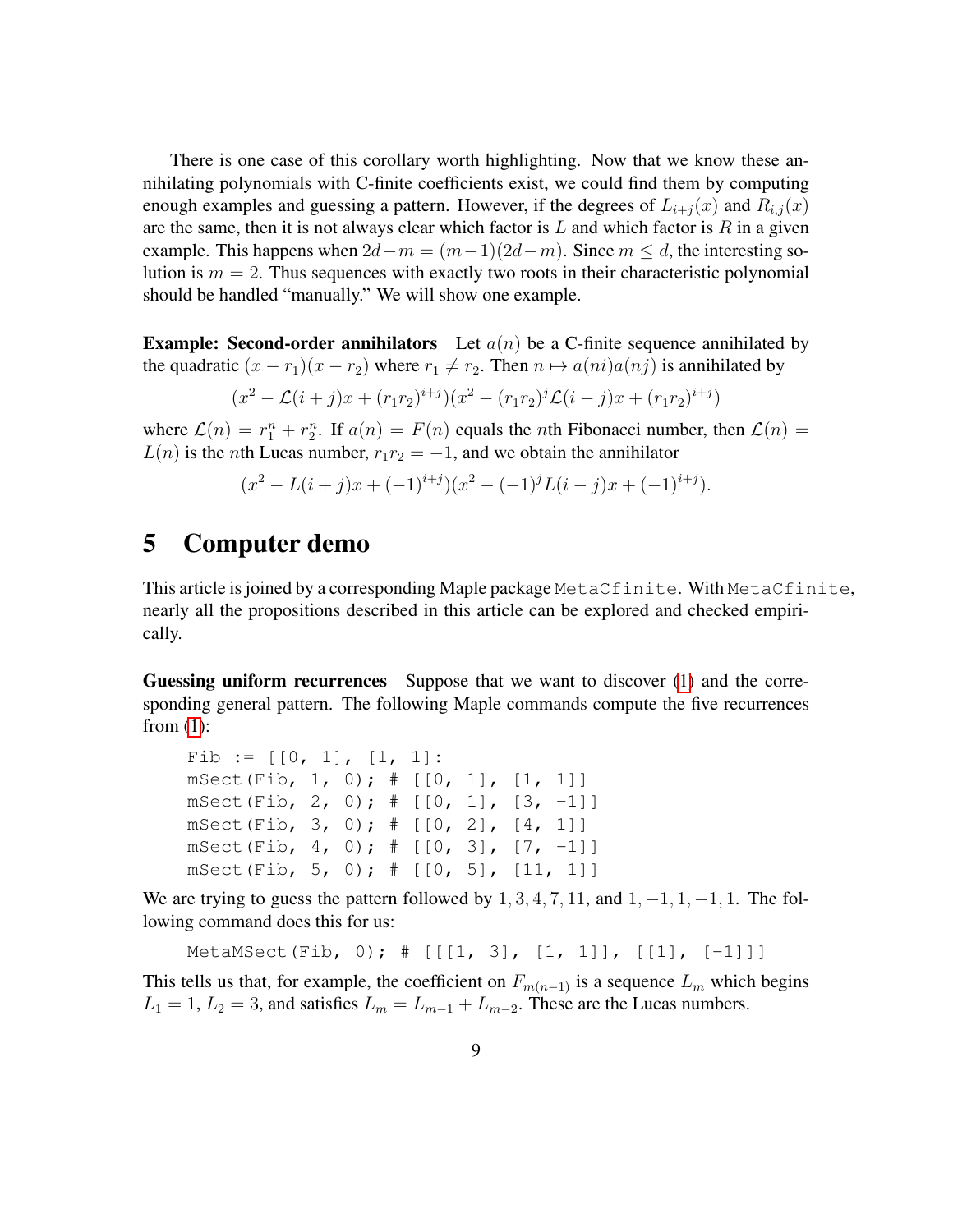**Uniform summation identities** The procedure  $\text{polysum}(a, n, p, x)$  computes an expression for  $\sum_{0 \le k < n} a(k)$  where  $a(n)$  is a C-finite sequence with characteristic polynomial  $p(x)$ . For example, the following command derives the famous identity [\(7\)](#page-5-1):

polysum(F, n,  $x^2 - x - 1$ , x);  $\#$  F(n + 1) - F(1).

This is most powerful when joined with uniform recurrences found by MetaMSect. For instance, the sequence  $n \mapsto F(mn)$  has characteristic polynomial  $p_m(x) = x^2 - L(m)x$  $(-1)^{m+1}$ . The following commands derive a summation identity for  $\sum_{0 \le k < n} F(mk)$ :

polysum(Fm, n, xˆ2 - L(m) \* x - (-1)ˆ(m + 1), x); (Fm(n) - Fm(0)) (1 - L(m)) + Fm(n + 1) - Fm(1) - --------------------------------------------- m 1 - L(m) + (-1)

That is, we have automatically derived the famous identity

$$
\sum_{0 \le k < n} F(mk) = \frac{F(mn)(1 - L(m)) + F(m(n+1)) - F(m)}{L(m) - 1 - (-1)^m}
$$

.

#### 6 Conclusion

We have used the theory of C-finite sequences to establish *meta-facts* about the recurrences C-finite sequences satisfy. Namely, we have shown that the recurrences satisfied by  $n \mapsto$  $a(nm)$  and  $n \mapsto a(ni)a(nj)$  are uniform in a C-finite sense. This allowed us to state uniform families of summation identities for some C-finite sequences.

The summation identities our methods derive are automatic and uniform, but we do not claim that they are the "best possible." For instance, the first expression obtained for  $\sum_{k=0}^{n-1} F_{mk}^2$  in Proposition [3](#page-5-2) is quite cumbersome compared to the final answer:

$$
\frac{F_{mn}^2(7-10F_m^2)+(F_{m(n+1)}^2-F_m^2)(4-5F_m^2)+F_{m(n+2)}^2-F_{2m}^2}{10F_m^2-8}=\frac{F_{mn}F_{m(n-1)}}{L_m}.
$$

It still takes some (semi-automatic) sweat to discover this reduction. Can we automatically discover and prove such "complex = simple" identities? And might this apply to more complex sums, such as  $\sum_{k=0}^{n-1} F_{mk}^5$ ? The answer is likely yes—and perhaps a C-finite simplification algorithm already exists—but we leave this as an open problem.

Finally, the author would like to acknowledge Doron Zeilberger for bringing these problems to his attention and providing encouragement.